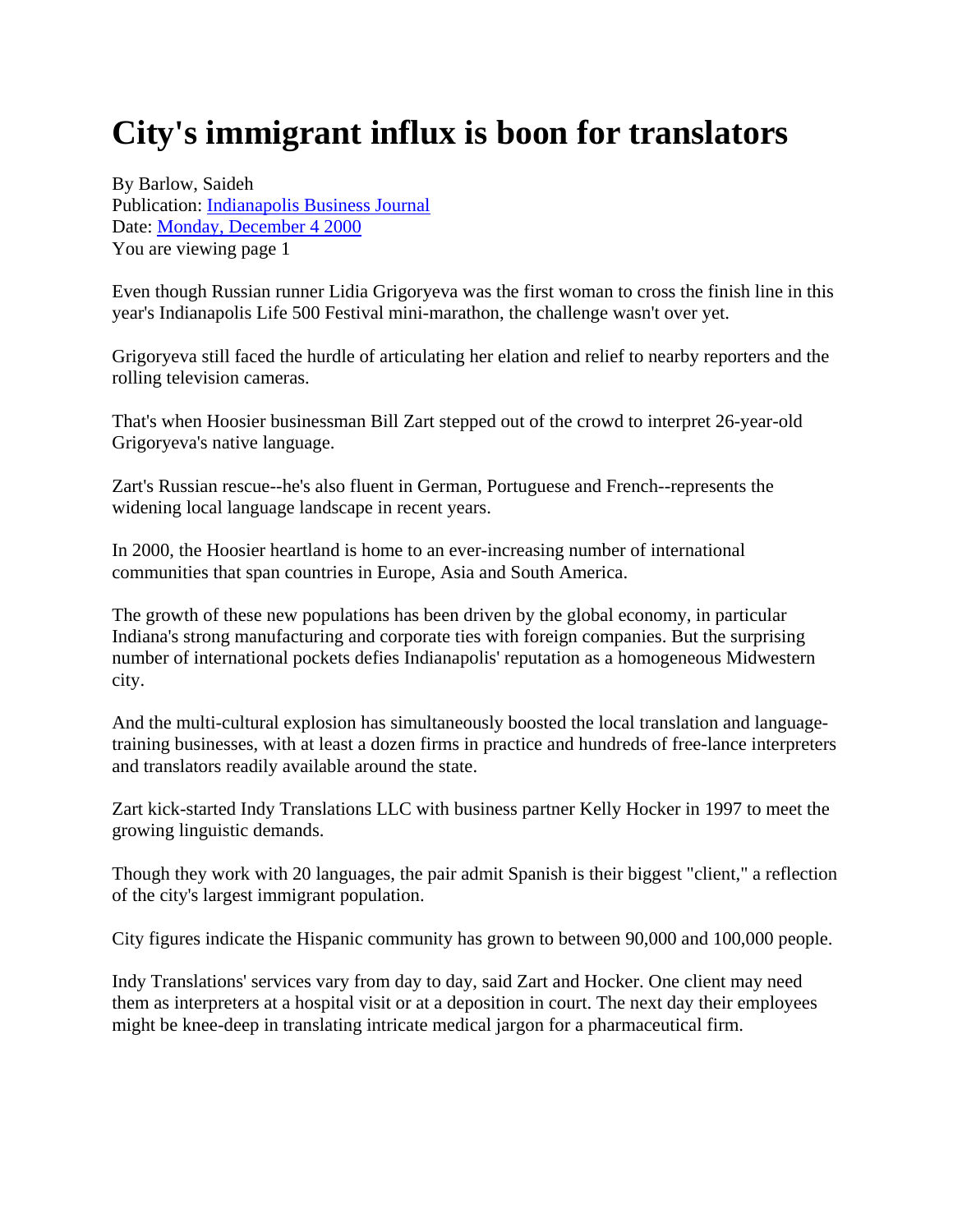It's much the same way staff at another downtown translation firm operates, said Tamra Lewis, owner of Pangea Lingua Inc. Lewis said her firm's unexpected growth spurt assures her the language translation industry is yet to peak locally.

This year, Pangea more than doubled revenue and tripled staff. The 3-year-old firm turned \$1.4 million in sales compared to \$600,000 in 1999.

Industry analysts predict that, nationally, firms will earn \$20 billion a year from translation services within five years.

"We average 40 languages a year and, of course, the most popular language is Spanish," said Lewis, the only Americanborn among her seven employees.

Lewis added that 80 percent of her firm's work comes from the city's corporate and medical sectors and the remainder is a mix of national and international projects.

Theresa Kulczak, executive director of the JapanAmerica Society of Indiana Inc., said Hoosiers' interest in all things Japanese has skyrocketed over the decade.

"Several years ago, there were virtually no Japanese restaurants or grocery stores and now you can count at least 20 restaurants in the city. Even driving through Indiana's small towns you'll see sushi bars," said Kulczak, who attributes Indiana's manufacturing relationship with Japan as the fuel for the growth.

Japanese manufacturers began targeting Indiana for business and investment opportunities in the late 1980s. There are more than 200 manufacturing plants in Indiana with Japanese ties, triple the number a decade ago.

Kulczak relies on the local translation companies and free-lancers to help new Japanese families with language needs, while her organization concentrates on other gapbridging and nurturing issues.

"One great thing is, many of these translators and interpreters are Indiana students who have gone through Japanese programs in high schools, traveled to and lived in Japan, and returned with high fluency," she said.

This fall, JASI started distributing a 300-page Japanese language "Indiana Guide Book," compiled over the last three years by Hoosier-dwelling Japanese.

Aimed at helping fellow Japanese families ease their way into local life, the comprehensive tome contains sophisticated details about the state and all it offers alongside simple hints on writing letters to excuse children from school.

The Indianapolis Convention & Visitors Association also turns to the local industry to handle translation services for international conventions like the annual Performing Racing Industry trade show conducted last week.